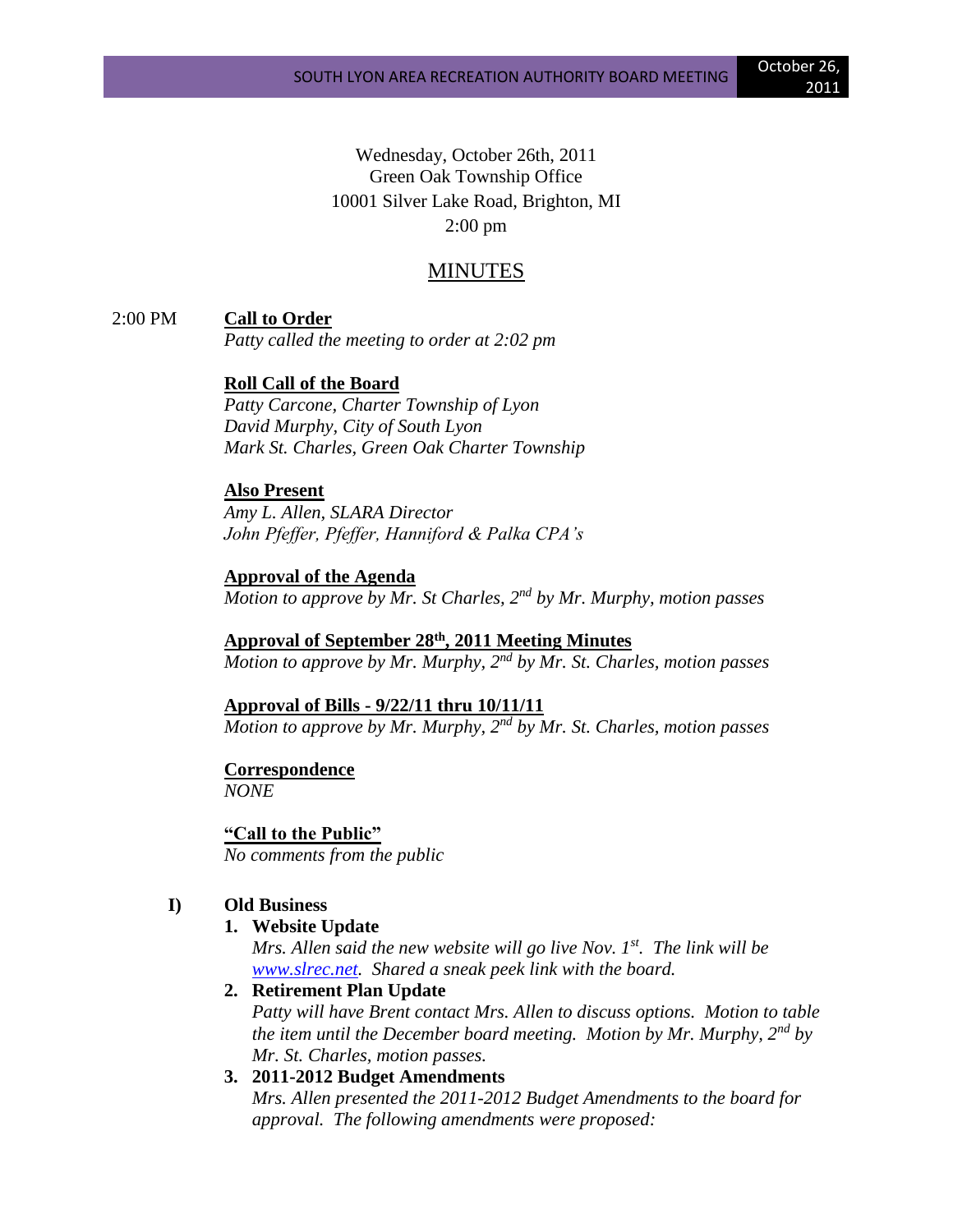# SOUTH LYON AREA RECREATION AUTHORITY BOARD MEETING **October 26,**

| 101.000.425 | Revenue - Community Promotions income for events like<br>Pumpkinfest, Kitefest, etc |
|-------------|-------------------------------------------------------------------------------------|
|             | Added: \$0.00 for this year, will expect income next year                           |
| 101.751.718 | <u>Expense</u> – Unemployment<br>Added: \$8,131 based off of actual invoice         |
|             | 101.751.727.000 Expense - Other Activities Expense                                  |
|             | Added: \$0.00 to offset income line item                                            |
| 101.751.731 | Expense – Mileage                                                                   |
|             | Added: \$3,000 based on July SLARA board vote                                       |
| 101.751.741 | <b>Expense</b> – Recreation Supplies                                                |
|             | Amended: from \$1,500 to \$500 due to lack of expense<br>projected.                 |
| 101.751.880 | $Expense$ – Community Promotions                                                    |
|             | Added: \$1,000 reallocated from Recreation Supplies                                 |
|             | Expense Account to cover items such as magnets, tents,<br>etc                       |
|             |                                                                                     |

*Motion to approve the 2011-2012 Budget Amendments with the exception of Expense 101.751.727.000. Motion by Mr. St. Charles, 2nd by Mr. Murphy, motion passes*

## **II) New Business**

## 1. **Audit – Pfeffer \* Hanniford \* Palka Report**

*Mr. Pfeffer presented the Annual Audit report for 2010-2011. A copy of this report will be posted on the new SLARA website for the public to be able to access. Motion by Mr. Murphy to accept the 2010-2011 SLARA Audit Report, 2 nd by Mr. St. Charles, motion passes.*

## 2. **SLARA Office Updates**

- *Received a product donation from Walmart of childrens toys! Will be used at many SLARA special events this coming year.*
- *New Ghost Hunting & Cemetery Tours brought in over 99 registrations this fall! The program went very well, but in the future Mrs. Allen was asked to let the City Clerk know in advance about this program.*
- *SLARA staff evaluations will be held on Nov. 9th & 10th .*
- *SLARA ordered magnets for new website advertising that are now in! Also, a 10x10 tent was ordered for special events and marketing!*
- *Mrs. Allen asked if we will be keeping the next board meeting date of Nov. 23rd. It was decided that the November SLARA board meeting will be cancelled.*
- 3. **Senior Center**